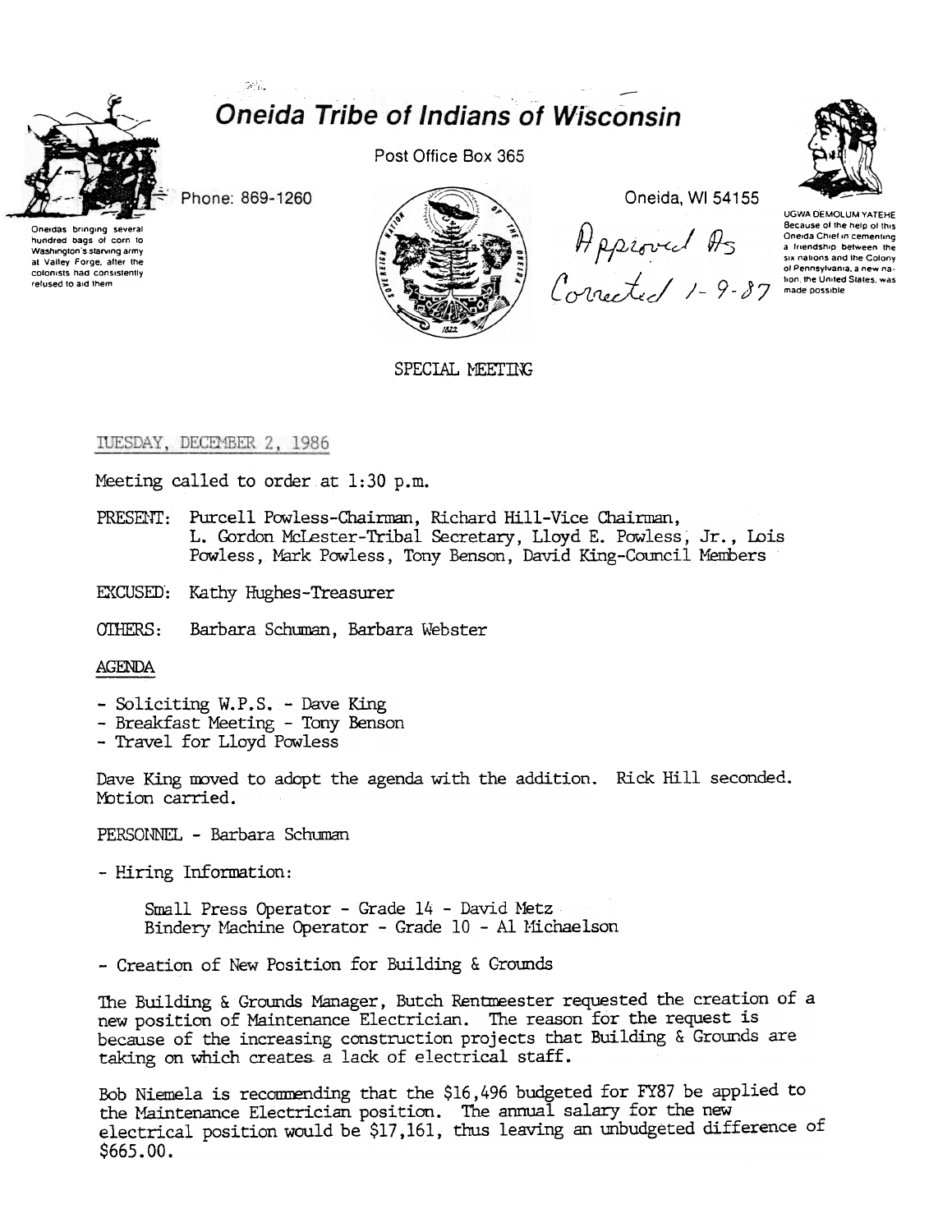## PERSONNEL (Continued)

After discussion Lois Powless moved to defer the \$665.00 balance to Finance & Appropriations for location of these funds. Tony Benson seconded. Rick Hill and Mark Powless opposed. Motion carried.

Lloyd Powless moved to approve the new position of Maintenance Electrician for Building and Grounds. Dave King seconded. Motion carried.

Request for Procedural Exception for the Insurance Clerk Position:

The assistant Health Center Administrator requested a procedural exception to hire Liane Hill for the Insurance Clerk in the Health Center's Billing office, due to, having followed the usual hiring procedures to fill this position have been unsuccessful.

Liane IIIll has filled this position as a temporary employee and has demonstrated competence in acquiring the skills necessary to complete the ~required duties.

Gordon McLester moved to approve the Procedural Exception request. Rick Hill seconded. Lois Powless abstained. Motion carried.

Creation of a New Position for the Public Safety Department

The Oneida Public Safety Department is requesting the creation of a Secretary/Dispatcher for the department.

After discussion, Rick Hill moved to approve, Gordon McLester seconded. Lois Powless abstained. Motion carried.

TRAVEL REQUEST - Purcell Powless & Jerry Hill

Purcell Powless and Jerry Hill are requesting approval to attend the National Indian Gaming Association meeting in Tampa, Florida on December 15 - 17, 1986.

Lloyd Powless moved to approve, Lois Powless seconded. Motion carried.

#### PUBLICATION OF ONEIDA HISTORY CONFERENCE MATERIAL. - Barbara Webster

The Oneida Tribe hosted the first Oneida History Conference last July, 1986 at the Oneida Rodeway Inn. There were more than 300 participants registered and over 35 presenters. The Conference was funded by funds from the Oneida Tribe, the Wisconsin Humanities Committee and the National Endowment for the Humanities.

The Conference covered the history of the Oneida Tribe from the time they resided in the original harelands of the 17th century, through their migration to Wisconsin in the early 1800's. The most recent history covered was the retrieval and revival of the Oneida Language with the aid of federal funding for a program which lasted from 1974 to 1985. This collection of information has been recorded in an unedited text and on a sequence of video tapes.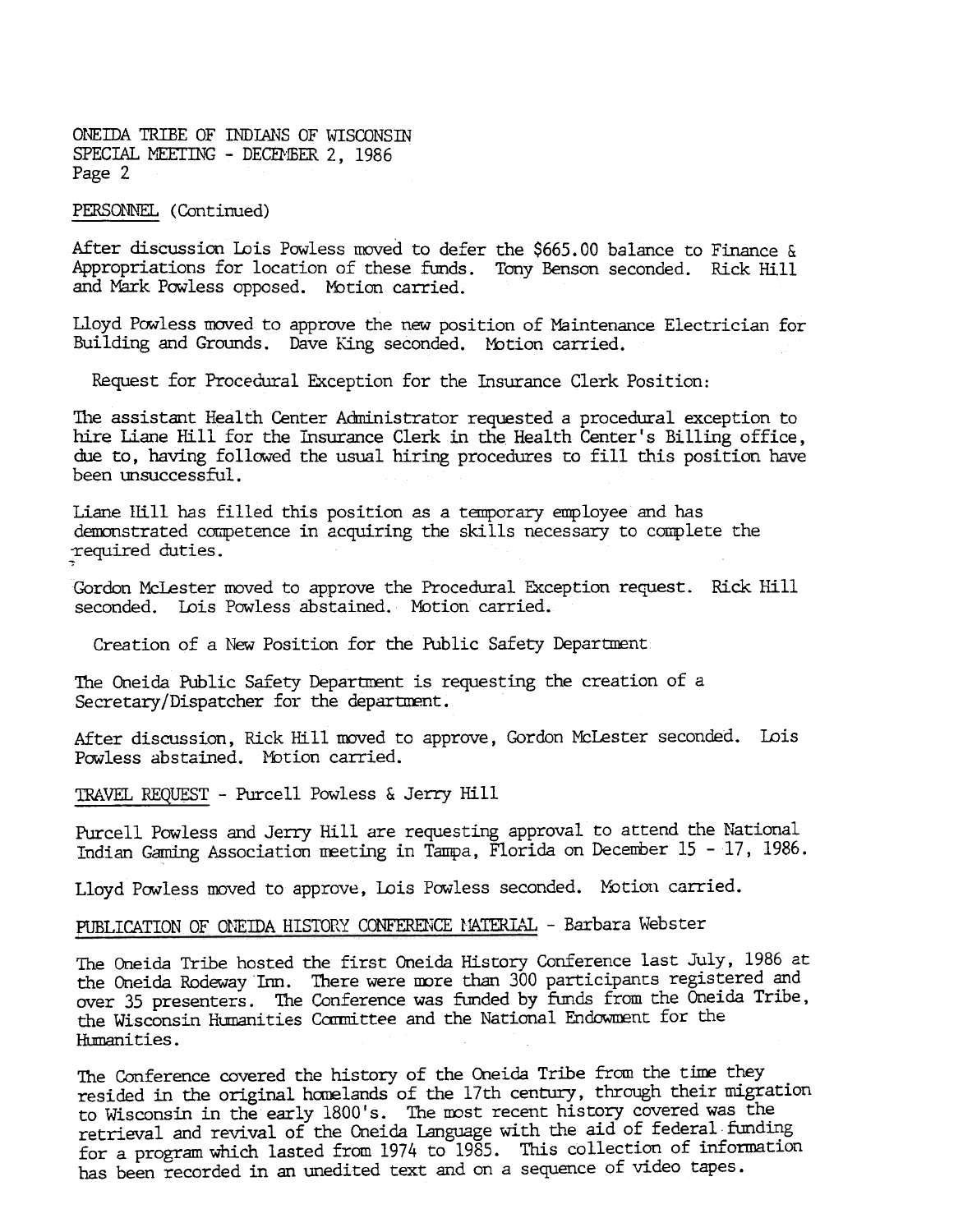#### HISTORY CONFERENCE (Continued)

The next step is to promote this information and develop a professional publication of the materials and information delivered at the conference

Publishing the information and materials from the conference will serve as an educational tool for schools and universities and, most importantly, as a unique historical document for the Oneida Tribe. The presenters of the conference were both grassroots Oneida people with professional backgrounds and non-Oneida people with various degrees and knowledge and interest in the history of the Oneidas. This provided a winning combination of authorities who told the story of the Oneidas from both the heart and the mind, promulgating an incredible historical circumstance in itself. The conference generated interest in a completed publication of materials and also posed questions on the future availability of such materials.

An Editorial Board is being proposed. This board would consist of Bobbi Webster, Communications Department; Thelma McLester, Ethnohistorian; Jack Campisi, Ethnohistorian; Lawrence Hauptman, Historian; Gerald L. Hill, Attorney and Gordon McLester, Business Committee Representative.

To support this activity it is requested that the Business Comnittee allocate the sum of \$2,800. 00 to cover the costs incurred in the production of the book. The attached budget is provided for Business Conmittee consideration.

Drs. Hauptman and Campisi had been assigned the primary responsibilities of editing the manuscript and readying for review by the full Editorial Board. They have agreed to do' this without pay. Any and all royalties will go to the Oneida Tribe of Indians of Wisconsin.

Lois Powless moved to approve the request from the Communications Department Director. Mark Powless moved to table this item and it be sent to Finance & Appropriations. There was no second on motion to table. Motion carried.

Lois Powless moved to have this item sent to Finance & Appropriations for location of funds. Dave King seconded. Motion carried.

#### TABLED MINUTES OF OCTOBER 31, 1986

Mark Powless moved to take this item from the table. Gordon McLeste: seconded. Motion carried.

There was a question on the action taken on the Organizational Chart. The action stated that the Business Committee approved the Organizational Chart. The mimutes of October 31, 1986 were tabled for clarification. The following is the action taken by the Business Committee on October 31, 1986.

Don Wilson requested approval to talk to people in the 8 different areas of the Organizational Plan for their input over the next week.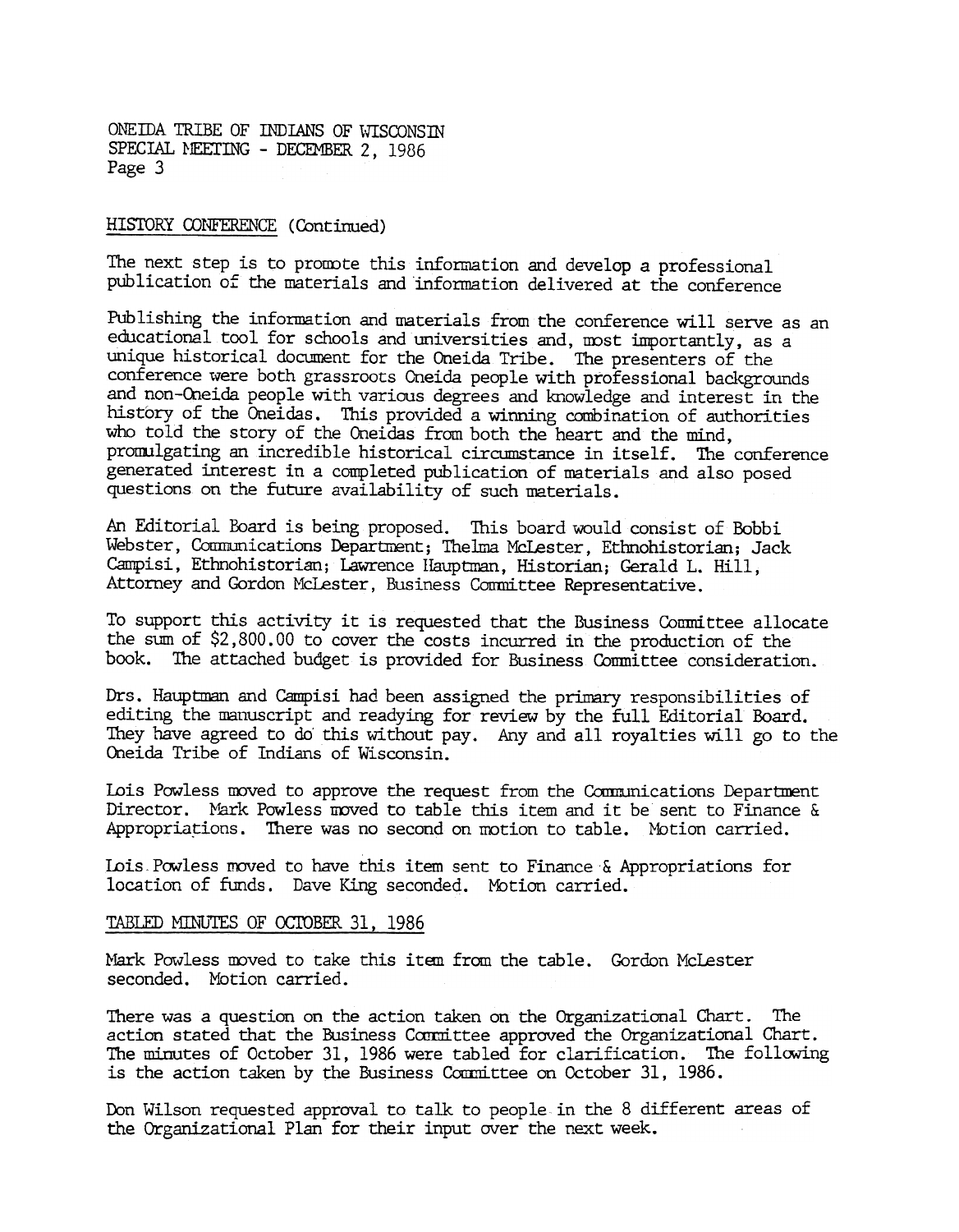TABLED MINUTES OF OCTOBER 31, 1986 (Continued)

Mark Powless moved to approve this request and also approve the following Liaison responsibilities for the Business Committee as listed below:

- 1. Comprehensive Health - Tony Benson
- $2.$ Social Services -Lloyd E. Powless
- $3.$ Education, Training & Personnel - Mark Powless
- 4. Business Enterprises - Lois Powless
- 5. Planning & Economic Development - David King
- 6. Finances/Accounting - Kathy Hughes

Lloyd Powless seconded. Motion carried.

Mark Powless moved to approve the minutes of October 31, 1986 as corrected. Lois Powless seconded. Motion carried.

MINUTES TO BE APPROVED:

November 7, 1986 - Approved as Read November 14, 1986 - Approved as Read November 21, 1986 - Approved as Corrected

#### TRUST COMMITTEE - Tony Benson

Tony Benson stated that the Trust Committee is requesting a meeting with the Business Committee and recommended a meeting at  $3:00$  p.m. on December 3 or 4, 1986. After discussion, the Business Committee recommended December 10 or 11, 1986 at 3:00 p.m. Tony Benson will contact the Trust Committee on the dates and notify the Business Comnittee.

REQUEST FOR FUNDS FROM W.P.S. - David King

Dave King had a request from W.P.S. for funds to help out at the Reforestration Camp. He would like to bring them in Friday morning to make a presentation. The Business Committee agreed.

BREAKFAST AT RODEWAY - Tony Benson

Tony Benson explained that there will be a breakfast meeting with E.P.A. on December 3, at  $7:30$  a.m. and the Business Committee is invited.

#### TRAVEL REQUEST - Lloyd Powless

Lloyd Powless is requesting approval to attend the Disadvantaged Business Enterprise Program meeting on December 11, 1986 in Wausau, WI.

Lois Powless moved to approve, Tony Benson seconded. Motion carried.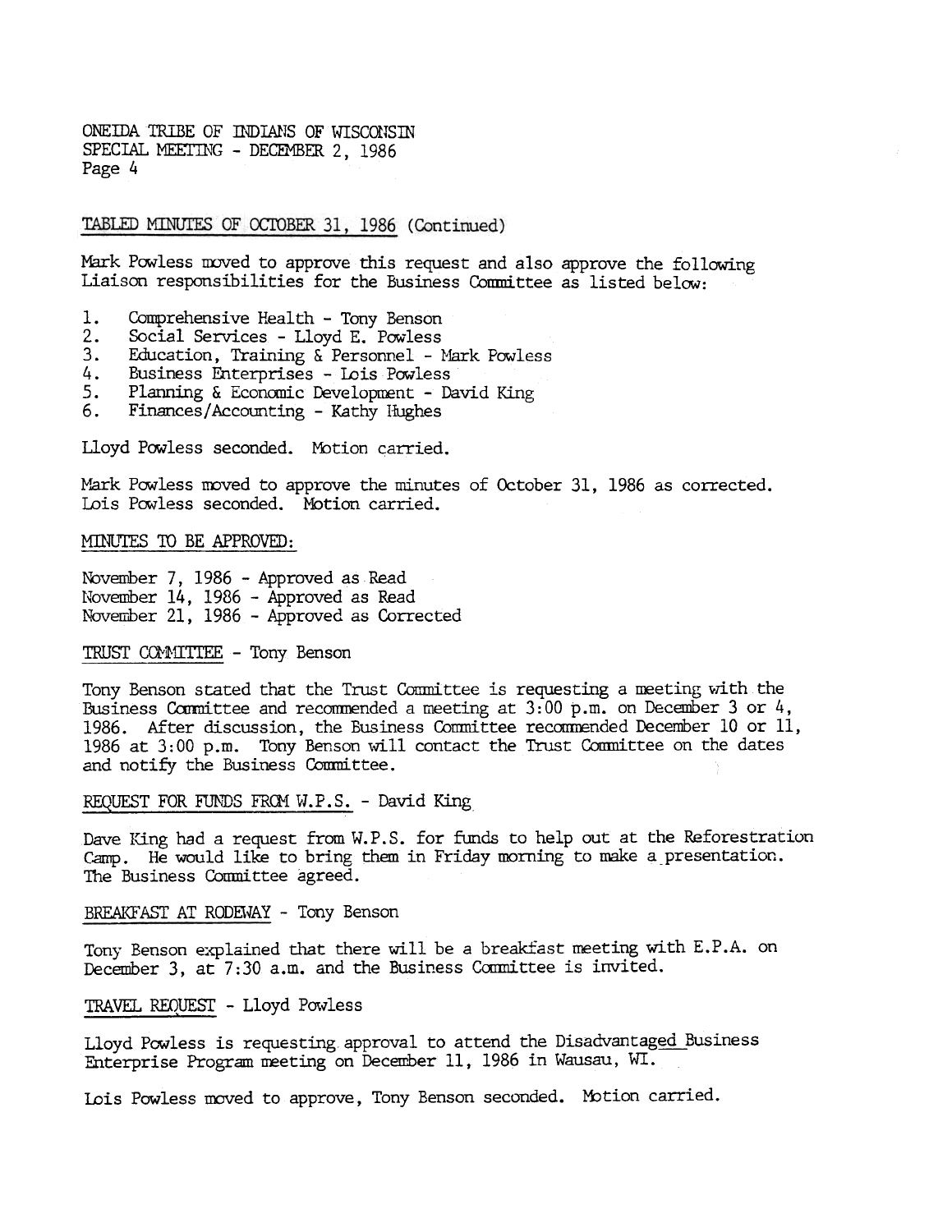#### TRIBAL CORPORATIONS -Lois Powless

Lois Powless requested information on what the Tribe's responsibilities are on the corporations formed by the Tribe, and what is the status of the Oneida Tribal Development Corporation, and the Standing Stone Corporation status.

Gordon McLester moved that Francis Skenandore provide a report on the Tribe's responsibilities to corporations created by the Tribe and also an update on the Oneida Tribal Development Corporation. In addition, Kathy Hughes give an update on the Standing Stone Corporation. Lois Powless seconded. Motion carried.

#### HOLIDAY PAY - Lois Powless

Lois Powless recommended that all employees be paid time and a half for hours worked on paid holidays. This is to be effective plus their holiday pay for Thanksgiving holiday, November 27 and 28, 1986.

Nark Powless moved to approve the recommendation, Gordon McLester seconded. Motion carried.

#### TRAVEL REQUEST - Lloyd Powless

Lloyd Powless is requesting approval to attend the WAC Board of Directors Meeting in Milwaukee on December 12, 1986. Rick Hill moved to approve, Dave King seconded. Lloyd Powless abstained. Motion carried.

#### CONSULTANT AGREEMENTS

Dan Ninham - Athletic Director - December 8, 1986 - May 13, 1987 \$680.00

Susan Ninham - Girls Basketball Coach - December 8, 1986 - May 13, 1987  $$1,400.$ 

Art Skenandore - Boy's Basketball Coach - December 8, 1986 - May 19, 1987 \$1,400.

Lloyd Powless moved to approve, Gordon McLester seconded. Lois Powless opposed. 3 abstentions. Mbtion carried.

Ridk Hill moved to have the Athletic Director give the Business Committee a report telling how nany kids are participating in the Athletic program and what is the philosophy of the program. Tony Benson seconded. Motion carried.